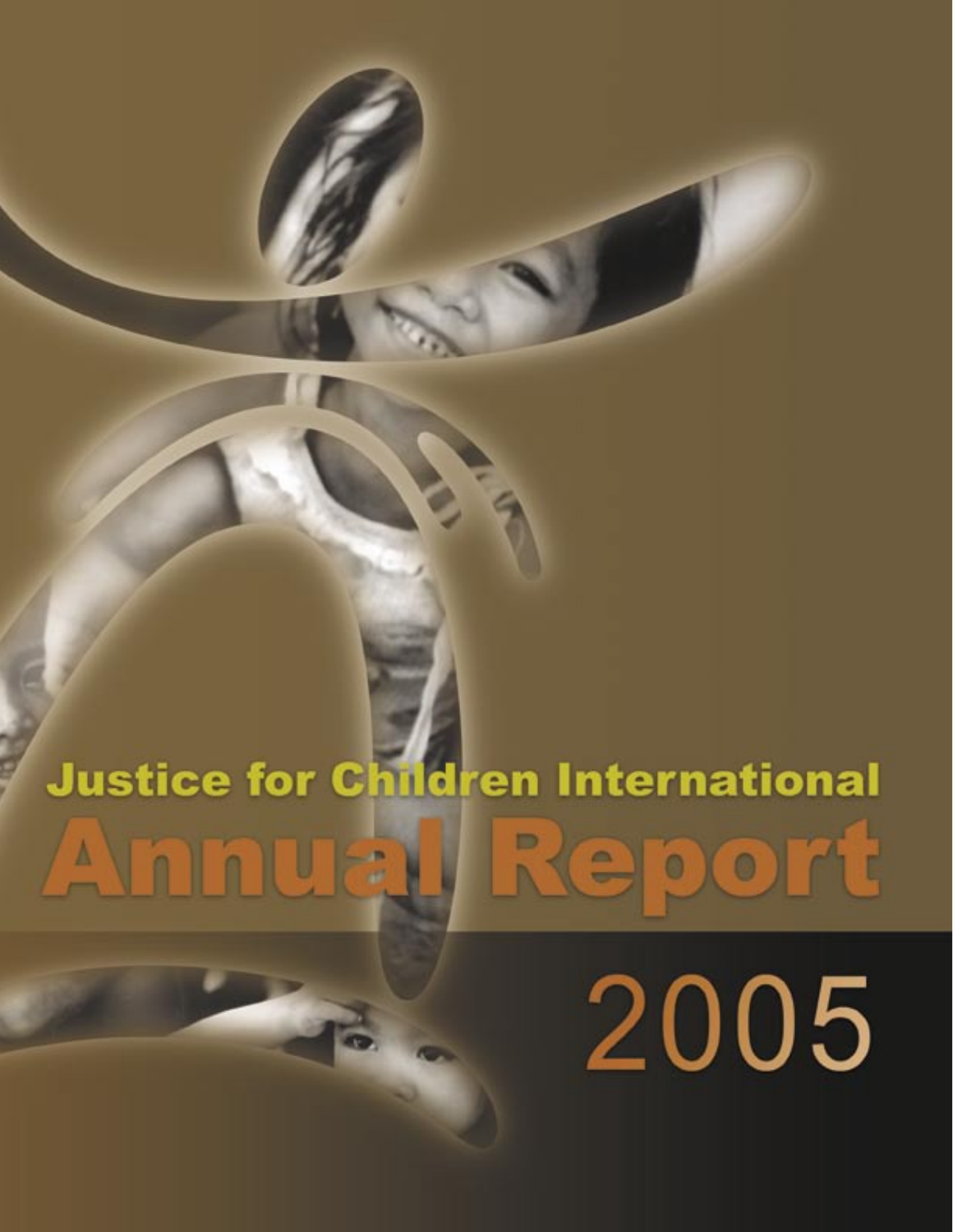Justice for Children International works toward the abolition of child sex trafficking and exploitation through aftercare, prevention and advocacy. JFCI trains aftercare workers, multiplies safehomes, aids socioeconomic development programs in high-risk communities and provides a voice for these victims of modern-day slavery.  $\Box$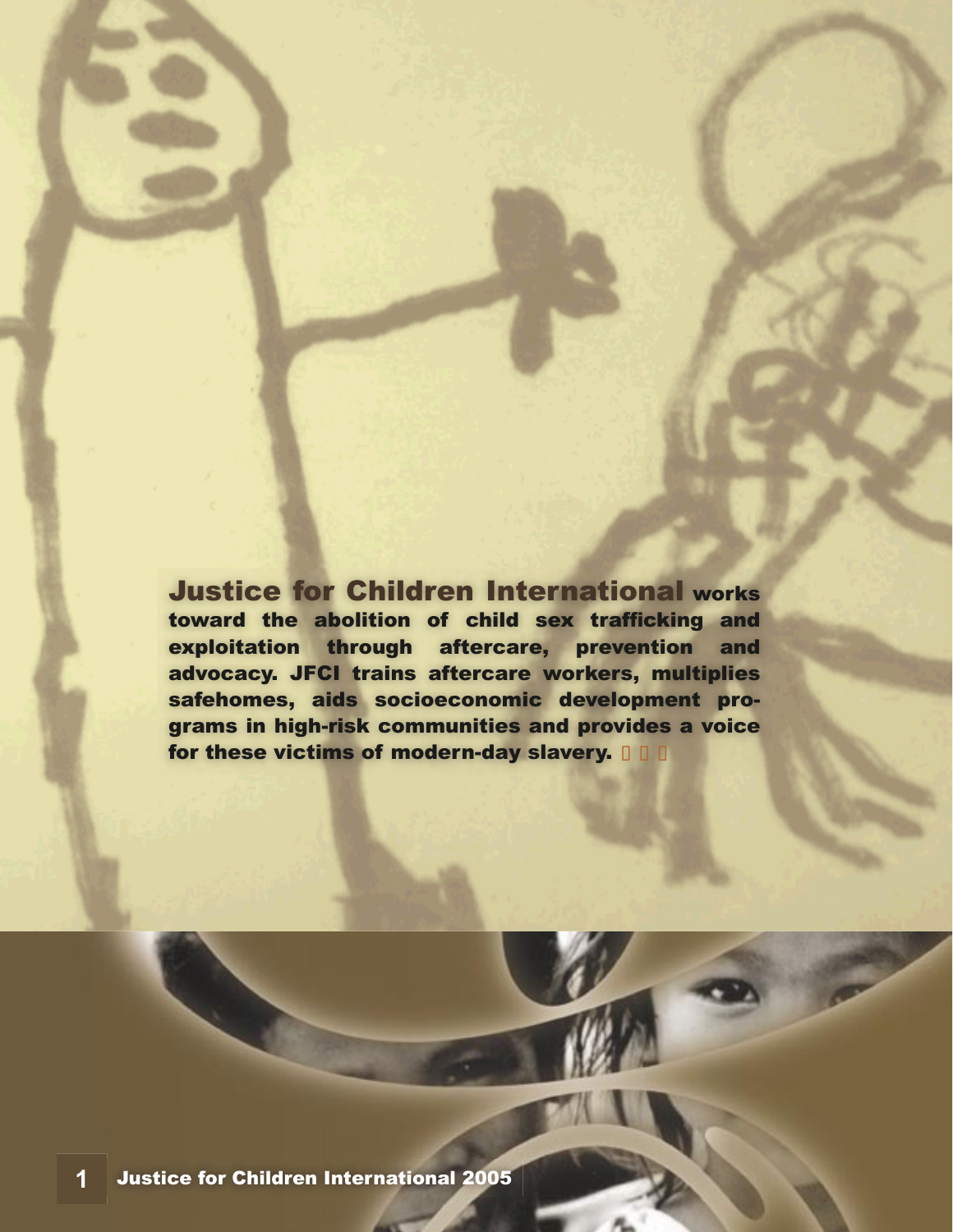Half way across the world we walk into the living room inside of a safe-home. A ten year old girl shies behind one of the care-givers. She has seen Mike's 6'3" frame and is instantly scared. We spend time with the staff and girls, and as the day wears on they walk us down the dirt road to the property JFCI was able to purchase for another safe-home to be built, this home will be for girls under the age of twelve who are rescued out of sexual slavery. We stand; JFCI staff, care-givers, young girls, and dream together about this new home, nearly complete. By the end of the afternoon Mike receives a pat on the arm, and a smile from one girl who will one day soon live in that house and dream of her own future. **"**

Coming home, I was reminded of the two questions I am often asked: one, "Is the abolition of child sexual slavery possible?" and two, "Is the restoration of victims of child sexual slavery possible?" I think



the magnitude of the problem begs the question. There are millions of predators, millions of victims, and billions of dollars in this story. There are some days, after hearing the latest horror story, or reading about the latest rapist who was given a light sentence when that question arises in my mind, but I remember the question can never be viewed through the millions of people, but only through the one person.

After you have seen the one, danced with the one, buried the one, the millions are there, but not as an insurmountable mass. The millions suddenly have faces, you begin to see them as individuals. This seeing takes faith because once we see the face of the one instead of the millions, there is a call to action and responsibility. This can seem frighten-

ing, but the beautiful thing is; the weight of the millions will not crush you but the face of the one can change your life, and you in turn can possibly change theirs. Martin Luther King Jr. said "Take the first step in faith. You don't have to see the whole staircase, just take the first step."

The one is where we must always begin. The one is worth the risk, the time, the tears, the danger, and the celebration. The one is who changes the world, with a pat on the arm and a smile.

Abolition & Restoration,

Rob Morris President, JFCI

**"**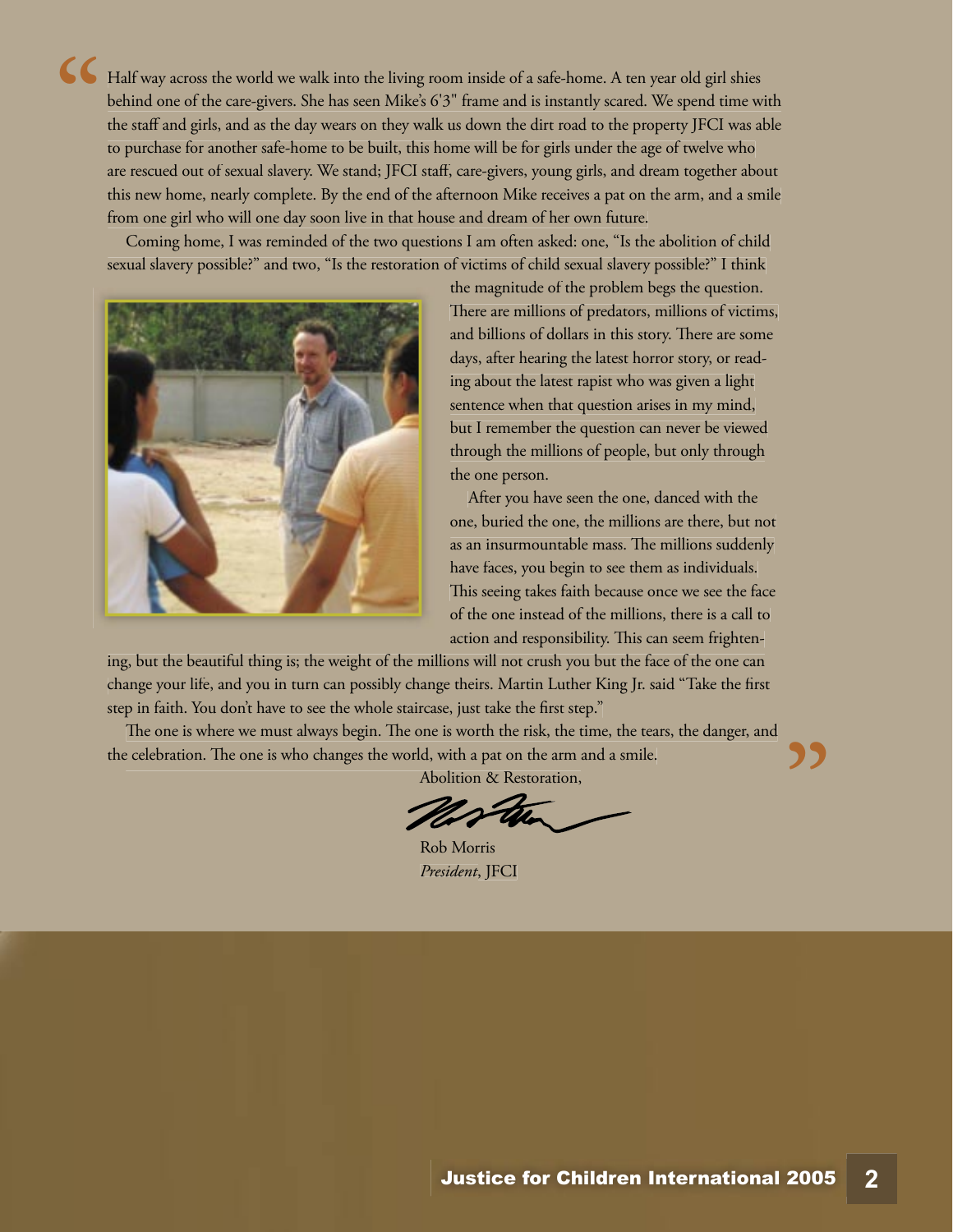

*Foundations are put in place*

### **New Safehome Land Purchased**

Thousands of children could be rescued if there were adequate facilities and trained caregivers to help counsel and support the children.

**3** Justice for Children International 2005<br>
3 Justice for Children International 2005<br>
3 Justice for Children International 2005<br>
3 Justice for Children International 2005<br>
3 Justice for Children International 2005<br>
2006, Working alongside a local partner organization, JFCI has purchased the land for and is funding a new safehome for girls under 12 years old. Construction on the new safehome is currently underway. JFCI has invested in this location for three years and educating the caregivers is an essential part of this project. Many of the new safehome caregivers have attended a JFCI Aftercare Training Program in 2006, ensuring staff are equipped with tools for successful therapy.

# **Cambodia & Thailand Well Prevention Project**

As part of the JFCI prevention program, eight water wells were installed in areas prone to child trafficking. Children now stay in their village to collect water rather than walking miles, risking abduction by sex traffickers. Child sex traffickers seek out vulnerable, everyday moments to move in and abduct children. Everyday tasks, such as collecting water for the day, present high safety risks. This has been of serious concern to families on the Cambodia/ Thailand border, where children walk eight kilometers to collect water. In order to reverse the risks, JFCI funded the construction of eight wells in targeted villages along the Cambodia/Thailand border. Working with the Cambodian Hope Organization (CHO), a Cambodian partner, JFCI prevented the abuse of children with a simple solution.

*"Because of the wells JFCI funded children in our village are no longer afraid of child abuse or of being*  trafficked, <sup>'</sup> said Lok Sovan in Nong Chan, Cambodia. *"Instead of carrying water for eight kilometers back to our homes the children now attend school."*

Local villagers are trained in the maintenance and repair of wells, resulting in a long life for each well constructed. The clean water from the wells also lowers the deadly diseases in the area, and can be used to water and grow crops.



*Children pump fresh water in the safety of their village*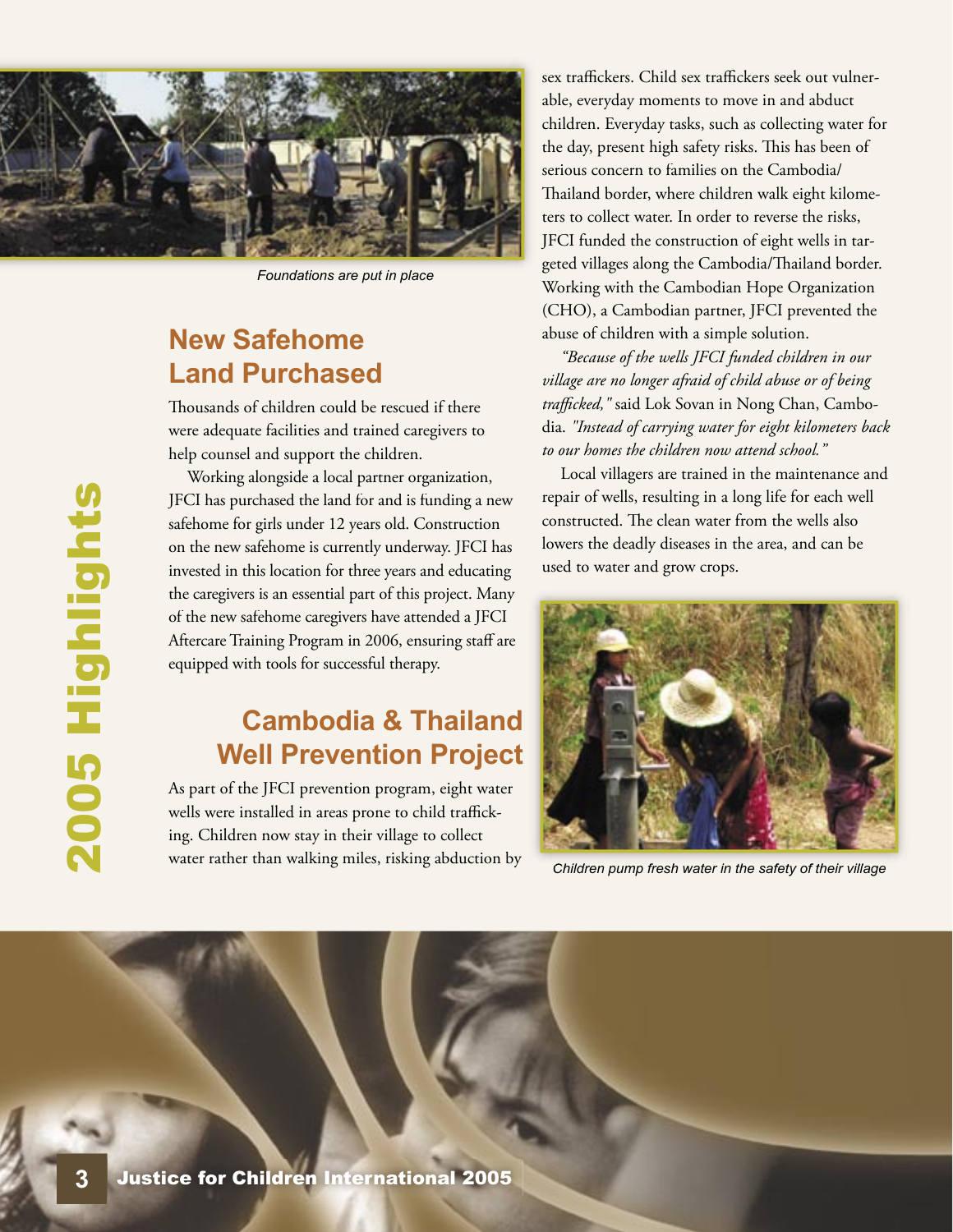# **JFCI Develops the Training Program in Aftercare**

Children cannot be liberated from bondage only to end up at risk of starvation, homelessness, or being re-trafficked and exploited. At this very moment, children in brothels around the world could be set free if additional safehomes and trained caregivers existed.

In 2005 JFCI developed two aftercare programs:

- **Training Program in Aftercare (TPA):** from grassroots levels to graduate students, this program aims at developing participants knowledge and skills in working with victims of child sexual exploitation
- **Safehome Program:** provides care for survivors of child sex trafficking and exploitation (CSTE).

Gundelina Velazco, a recog-Gundelina Velazco, a nized international consultant in counseling psychology. Dr. Velazco has taught in institutions in Malaysia, Cambodia, South Africa, Namibia, and the USA, particularly in the therapy of traumatized children. She was a university professor in the Philippines



*Dr. Gundelina Velazco*

in the fields of psychology, education, research, and counseling for nine years. She is an accredited member of the British Psychological Society. In recognition of her work among the world's children at risk, Dr. Velazco received the Presidential Award, Pamanang Filipino Award, in December 2004,

a recognition bestowed on Filipinos overseas for excellence and distinction in their work or profession.

#### Training Programs

JFCI has devised training programs to be used to train participants at several levels. The program aims at developing knowledge and skills for working with victims of Child Sex Trafficking Exploitation

(CSTE). Through these training programs, caregivers learn to help CSTE survivors by facilitating restorative experiences, teaching life skills, and providing hope for a better future.

The JFCI Training Program in Aftercare is conducted at two levels:

**Certificate TPA:** a two-week intensive training for grassroots caregivers already involved with rescued children in safehomes

**Diploma TPA:** a nine-month university level course for those committed to a career in CSTE aftercare.

The Training Program in Aftercare is designed to:

- $\Box$  Expose aftercare workers to various theories, techniques and applications of relevant disciplines, with emphasis on victims of CSTE
- $\Box$  Provide an intensive and highly supervised practical experience with victims of CSTE and other workers in the field
- $\Box$  Develop competence and skills to conduct scientific research that contributes to the knowledge base of aftercare and prevention in CSTE.

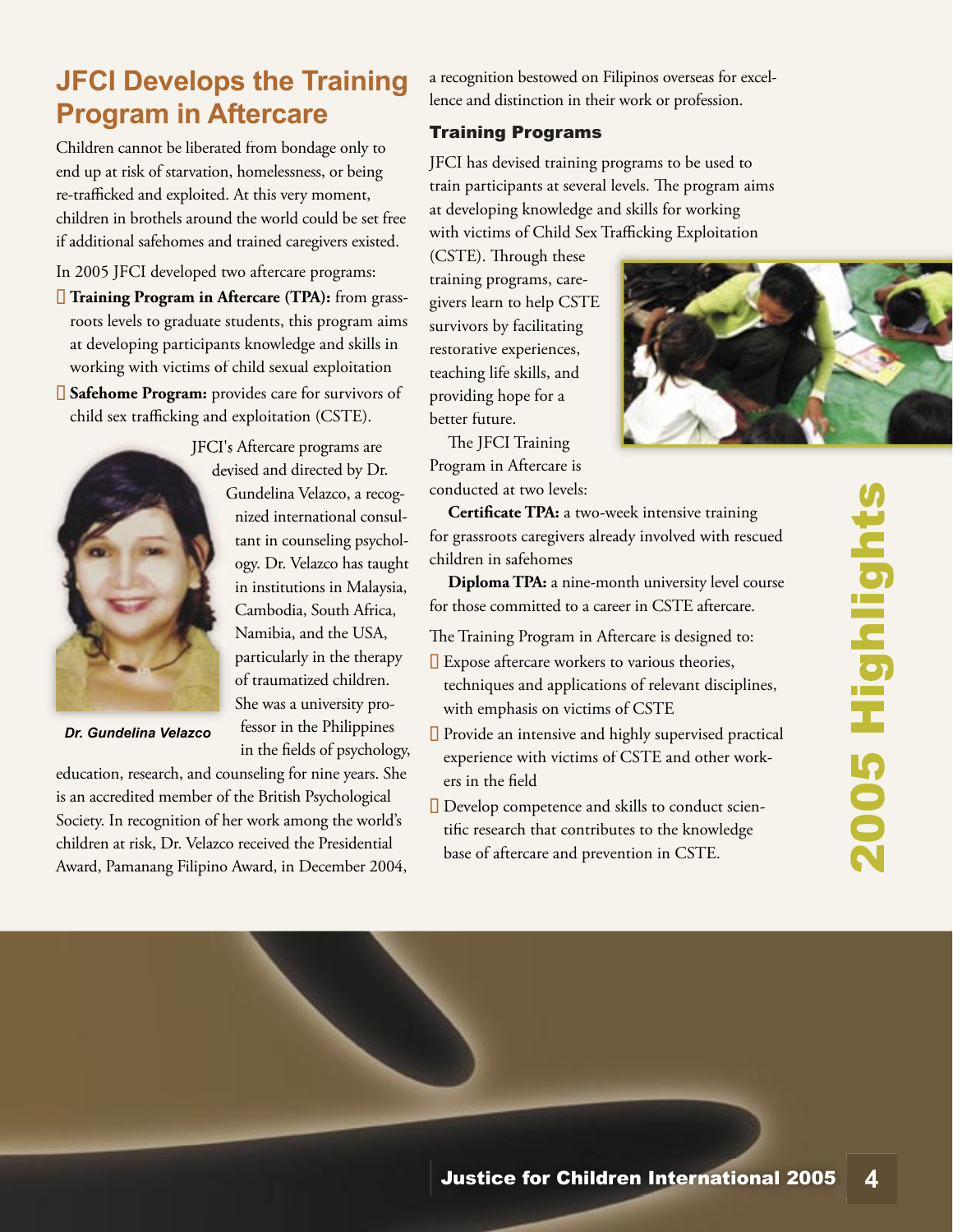In September 2002, JFCI Co-Founders went on a exploratory trip to SE Asia to determine how the could serve in the fight against child sex trafficking. In brothels, they saw young children being sold n September 2002, JFCI Co-Founders went on an exploratory trip to SE Asia to determine how they could serve in the fight against child sex traffickfor sex, but in safehomes they witnessed the miracle of restoration as they sang and danced with sex traffick-

ing survivors. The goal of this and subsequent trips was not to "reinvent the wheel" but to find out where the greatest needs were and how they could be most helpful in filling those needs. After 18 months of research, networking and other foundational work, JFCI became an official Public Charity in March of 2004.

# F o u n d e r s



Robert Morris is co-founder and president of JFCI. Prior to establishing JFCI, Rob worked with Mercy Ships International directing training schools at the International Operations Center. Rob travels internationally to speak and teach on issues of justice, compassion and human rights.



Desirea Rodgers is a co-founder and Creative Director for JFCI. Previous to Justice for Children International, Desirea spent ten years working within the U.S. and abroad in leadership training and community based outreach programs for Youth With A Mission. She is currently developing "The Story Project" which will incorporate photography and the stories of children who have been rescued out of the sex trade.



Lamont Hiebert is a co-founder of JFCI. Prior to launching JFCI, Lamont established himself as a successful recording artist and songwriter, receiving a 2002 Dove Award nomination and number one hit radio status for his song "Ocean" (www.tenshekelshirt.com). As a musician/abolitionist, Lamont helps inspire a movement against modern-day slavery and care for victims of child sex trafficking.

# Board of Directors *The JFCI board of Directors includes co-founders*<br>Board *of DirectorS Rob Morris and Desirea Rodgers and the following*:



Stephan Bauman is the country director for World Relief Rwanda based in Kigali, Rwanda. Prior to joining World Relief Rwanda, Stephan served as director of international programs for World Hope

**5** Justice for Children International 2005<br> **5** Justice for Children International 2005<br> **5** Justice for Children International 2005<br> **5** Justice for Children International Development Corporation Corporation Corporation International. From 1994 to 2001, Stephan worked for Mercy Ships International as director of programs and director of training. Stephan is a certified public accountant. He holds degrees in international public policy, intercultural studies and business.



Heather Crane received her degree in accounting from the University of Oregon. She worked as an auditor for Deloitte & Touche for two years. She currently travels with her husband, who plays profes-

sional golf on the PGA tour. She also serves on the board of the Tour Wives' Association, whose focus is to raise money to support various children's charities throughout the country.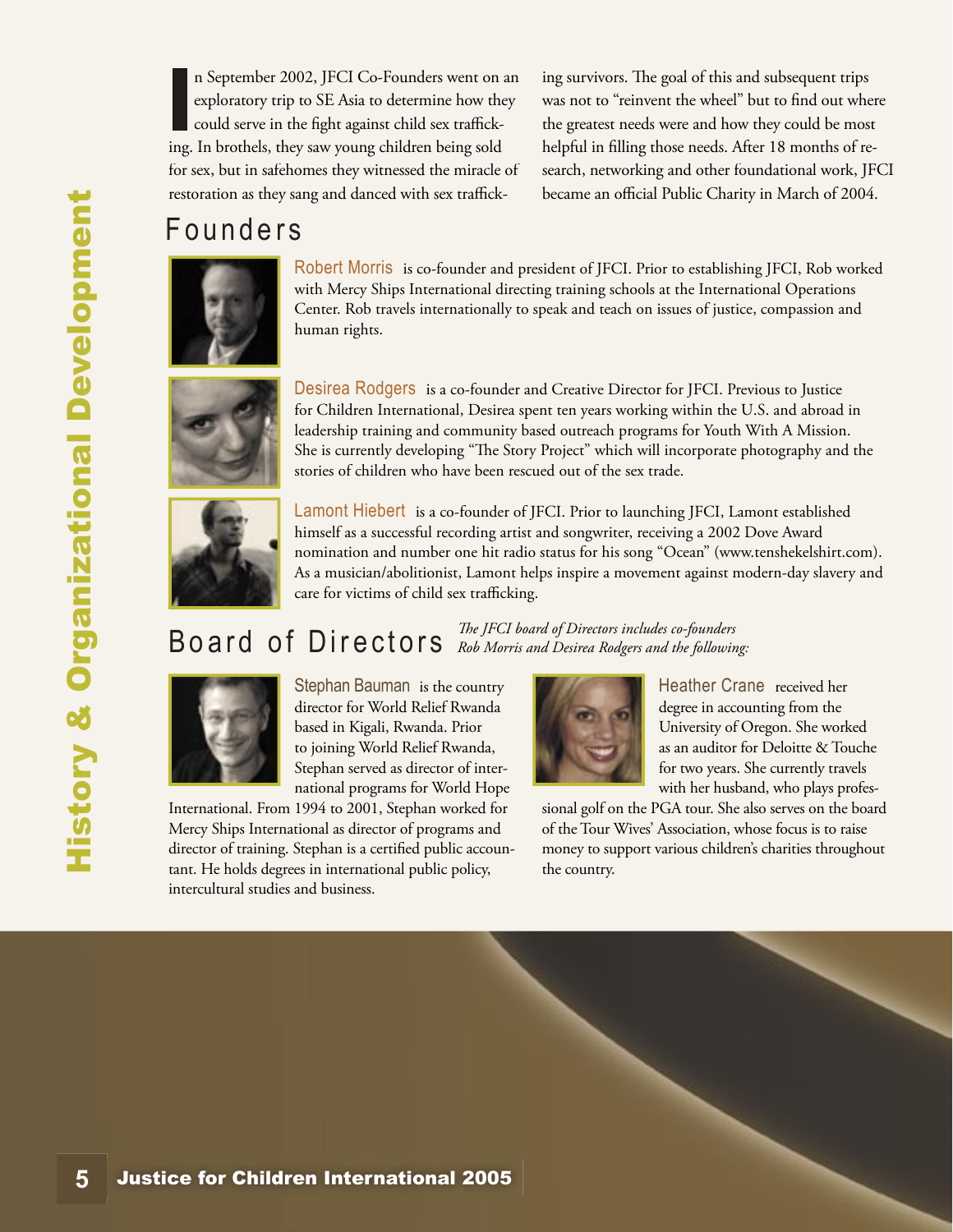

Robert E. Kauffman is the founder and President of Ambassador Advisors, LLC. Active in the investment business since 1976, Bob has earned the CFP™, Certified Financial Planner designation,

as well as the ChFC™, Chartered Financial Consultant designation. He is recognized as a leading professional in investment management and estate planning and has trained and supervised hundreds of financial planners during his career.



Mark Markiewicz is the Executive Director for Justice for Children International in the UK. Prior to this Mark was the Executive Director for the Business Professional Network (BPN) in the USA and was the

National Director for Youth With A Mission in England (YWAM). He has eighteen years of experience in global missions and development leadership and worked with JFCI in the USA prior to moving to the UK.



Glenn Miles is a children's nurse, who began his career with hands-on experience with children and their families in stressful life experiences. He has done significant work in refugee camps in Thailand and Cam-

bodia, but has also worked in India, Pakistan, the Philippines, Nepal and Sri Lanka. Glenn recently spent five years with Tearfund in Cambodia working on advocacy, research, facilitation, capacity building and training.



Bette Ann White is a seasoned financial consultant and the principal of Integrity Financial Consulting. She holds a BS in Accounting from Drexel University in Philadelphia and a Masters in Public Health in

Hospital Administration from Yale University. Bette Ann

directed her attention to health care finance, gaining experience in consulting/audit services and operations. Most recently, Bette Ann served as Chief Financial Officer of a Physician Practice Management/Managed Care company. In addition to a BS and MPH, she is a CPA and Accredited Valuation Analyst.



# Advisory Board

|                                                       | Kristin Wiebe currently directs<br>anti-trafficking programs in West<br>Africa for the Faith-based Agencies'<br>Initiative Against Trafficking In Per-<br>sons Consortium, and in Cambodia<br>for World Hope International. She<br>holds a law degree from the University of San Francisco<br>School of Law and has worked on trafficking issues in the<br>United States, Former Yugoslav Republic of Macedonia,<br>Liberia, Sierra Leone and Cambodia. She has also lobbied<br>at the United Nations Commission on Human Rights to | <b>Organizational Developme</b> |
|-------------------------------------------------------|-------------------------------------------------------------------------------------------------------------------------------------------------------------------------------------------------------------------------------------------------------------------------------------------------------------------------------------------------------------------------------------------------------------------------------------------------------------------------------------------------------------------------------------|---------------------------------|
| address the demand for trafficking.<br>Advisory Board |                                                                                                                                                                                                                                                                                                                                                                                                                                                                                                                                     |                                 |
| Sharon Cohn,                                          | Vice President of Interventions,                                                                                                                                                                                                                                                                                                                                                                                                                                                                                                    |                                 |
| Caleb Maskell,                                        | <b>International Justice Mission</b><br>Associate Director,<br>Jonathan Edwards Center at<br>Yale University                                                                                                                                                                                                                                                                                                                                                                                                                        |                                 |
| Jeffrey Cranford,<br>Greg Solis,                      | President, Highways and Hedges<br>President, Solis Wealth                                                                                                                                                                                                                                                                                                                                                                                                                                                                           |                                 |
| Jill Lacey,                                           | Management Group<br>Senior Editor,                                                                                                                                                                                                                                                                                                                                                                                                                                                                                                  |                                 |
|                                                       | Compassion and Culture                                                                                                                                                                                                                                                                                                                                                                                                                                                                                                              | <b>oğ</b>                       |
|                                                       |                                                                                                                                                                                                                                                                                                                                                                                                                                                                                                                                     | History                         |
|                                                       | Justice for Children International 2005                                                                                                                                                                                                                                                                                                                                                                                                                                                                                             |                                 |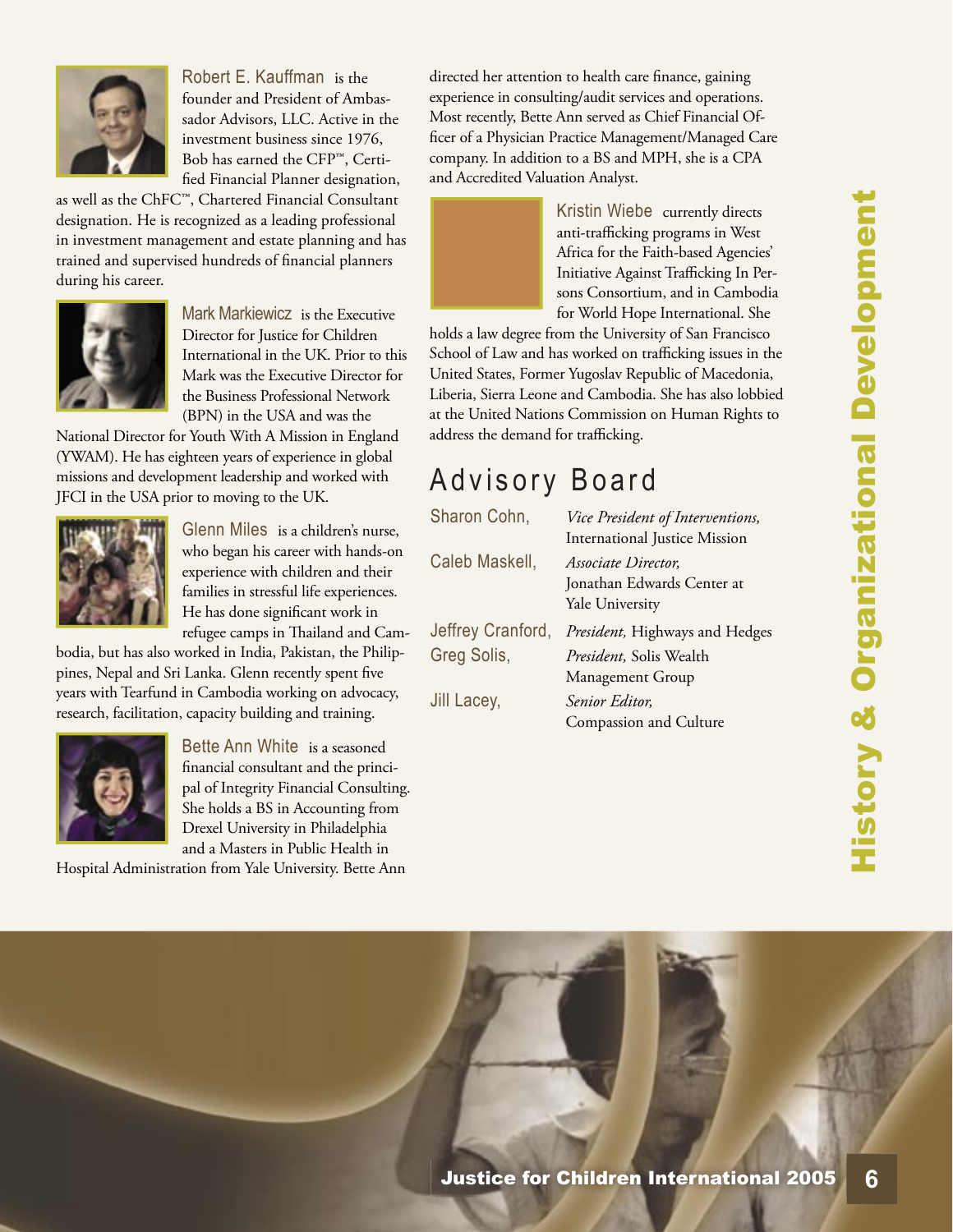

|            |                                                                                                |                                                                        | <b>Expenses</b>                                   | Management                    |
|------------|------------------------------------------------------------------------------------------------|------------------------------------------------------------------------|---------------------------------------------------|-------------------------------|
|            | <b>REVENUES</b>                                                                                |                                                                        | Fund Raising, 9%                                  | & General, 21%<br>⇐           |
|            | Direct public support                                                                          | \$225,097                                                              | Program, 70%                                      |                               |
|            | <b>EXPENSES</b>                                                                                |                                                                        |                                                   |                               |
|            | Program (70%)                                                                                  | \$164,964                                                              |                                                   |                               |
|            | Advocacy                                                                                       | \$41,055(25%)                                                          |                                                   |                               |
|            | Prevention                                                                                     | \$34,847 (21%)                                                         |                                                   |                               |
|            | Aftercare                                                                                      | \$89,062 (54%)                                                         |                                                   |                               |
|            | Management & General (21%)                                                                     | \$50,674                                                               |                                                   |                               |
|            | Fund Raising (9%)                                                                              | \$20,747                                                               | <b>Program Breakdown</b>                          | Prevention, 21%               |
|            | <b>Total</b>                                                                                   | \$236,385                                                              | Aftercare, 54%                                    | $\Leftarrow$<br>Advocacy, 25% |
| tatements  | Net Loss                                                                                       | (\$11,288)                                                             |                                                   |                               |
| <b>RIO</b> | <b>Accountant:</b><br>Finer, Chase & Marcarelli, LLC<br>260 Amity Road<br>Woodbridge, CT 06525 | <b>Bank:</b><br>Wachovia Bank<br>1647 Whitney Ave.<br>Hamden, CT 06517 |                                                   |                               |
|            | <b>Attorney:</b><br>Gammon & Grange, P.C.                                                      |                                                                        |                                                   |                               |
| Fina       | Seventh Floor<br>8280 Greensboro Drive<br>McLean, VA 22102-3807                                |                                                                        | "Speak up for those who cannot speak for themsely |                               |
|            |                                                                                                |                                                                        |                                                   |                               |
|            |                                                                                                |                                                                        |                                                   |                               |
|            | <b>Justice for Children International 2005</b>                                                 |                                                                        |                                                   |                               |

"Speak up for those who cannot speak for themselves,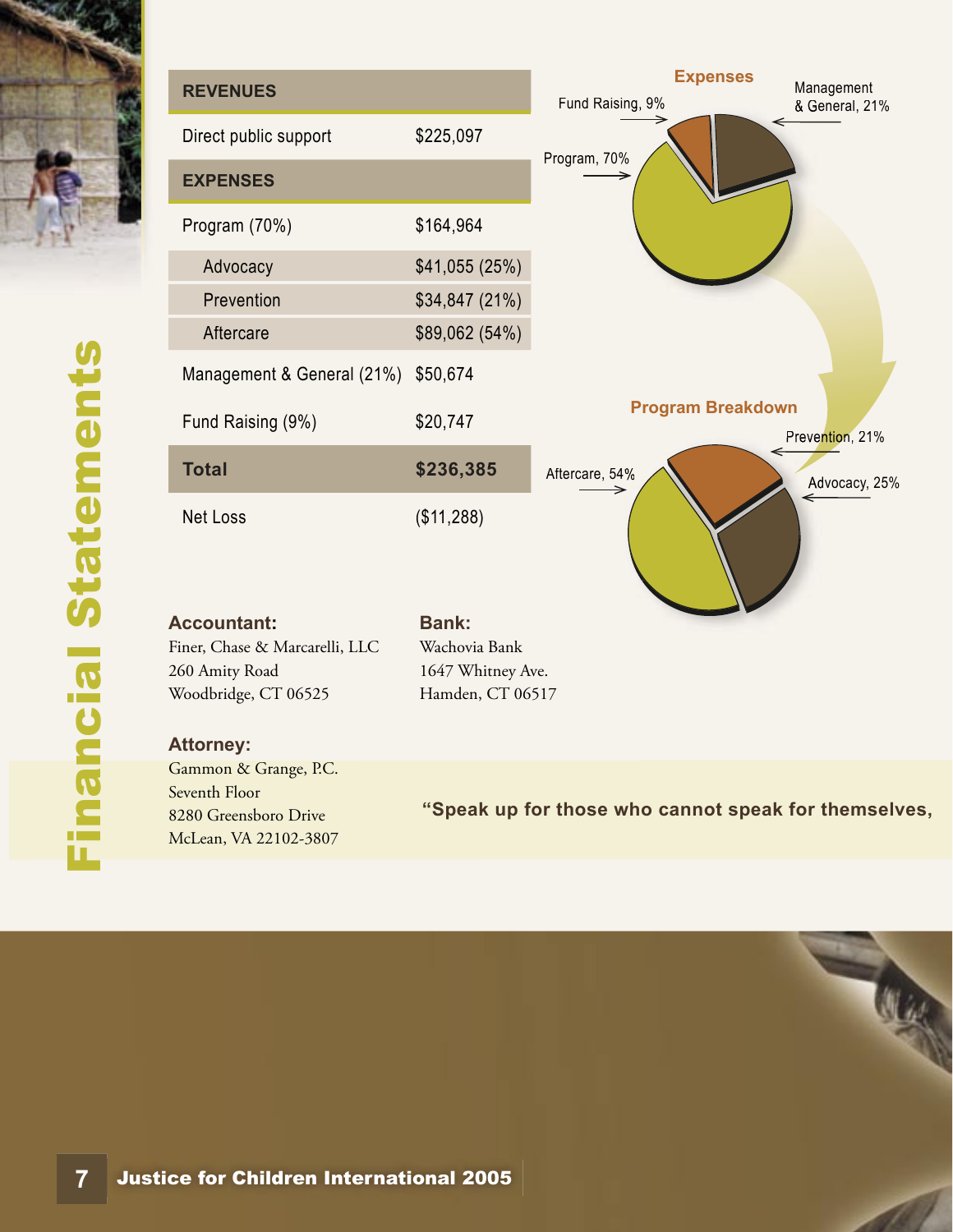# **Financial Giving**

Individuals can make one-off or monthly contributions to JFCI via the JFCI website using a credit card or they can mail a check to the JFCI U.S. office.

### **Planned Giving**

There are many creative ways you can give a planned gift such as charitable gift annuities and charitable remainder trusts, as well as the transfer of appreciated real estate or securities, real estate properties, or life insurance policies. JFCI can provide you with additional information and assistance in taking advantage of any of these giving methods.

### **Gifts by Bequest**

A bequest allows you to make a contribution to JFCI while reducing estate taxes.

When making your will, simply state the following:

I give, devise, and bequeath to Justice for Children International at 817 Chapel Street, Suite 3E, New Haven, CT 06510, the sum of \$ (or \_\_\_\_\_\_\_\_ % of my residual estate otherwise describe the gift) for the general purposes and uses of Justice for Children International at the discretion of the Board of Directors.

# **Foundation and Corporate Giving**

JFCI is supported by individual and family foundations that have a desire to see the abolition of child sex trafficking and exploitation. Proposals are available for all JFCI projects and can be sent for your review and consideration. Donations can be designated for use in specific programs. Many companies also have foundation funds available for philanthropic efforts around the globe.



for the rights of all who are destitute....defend the rights of the poor and needy." *PROVERBS 31:8*



*JFCI uses donations and grants for their intended purposes. When projects are fully funded, additional donations for those projects will be used where most needed.*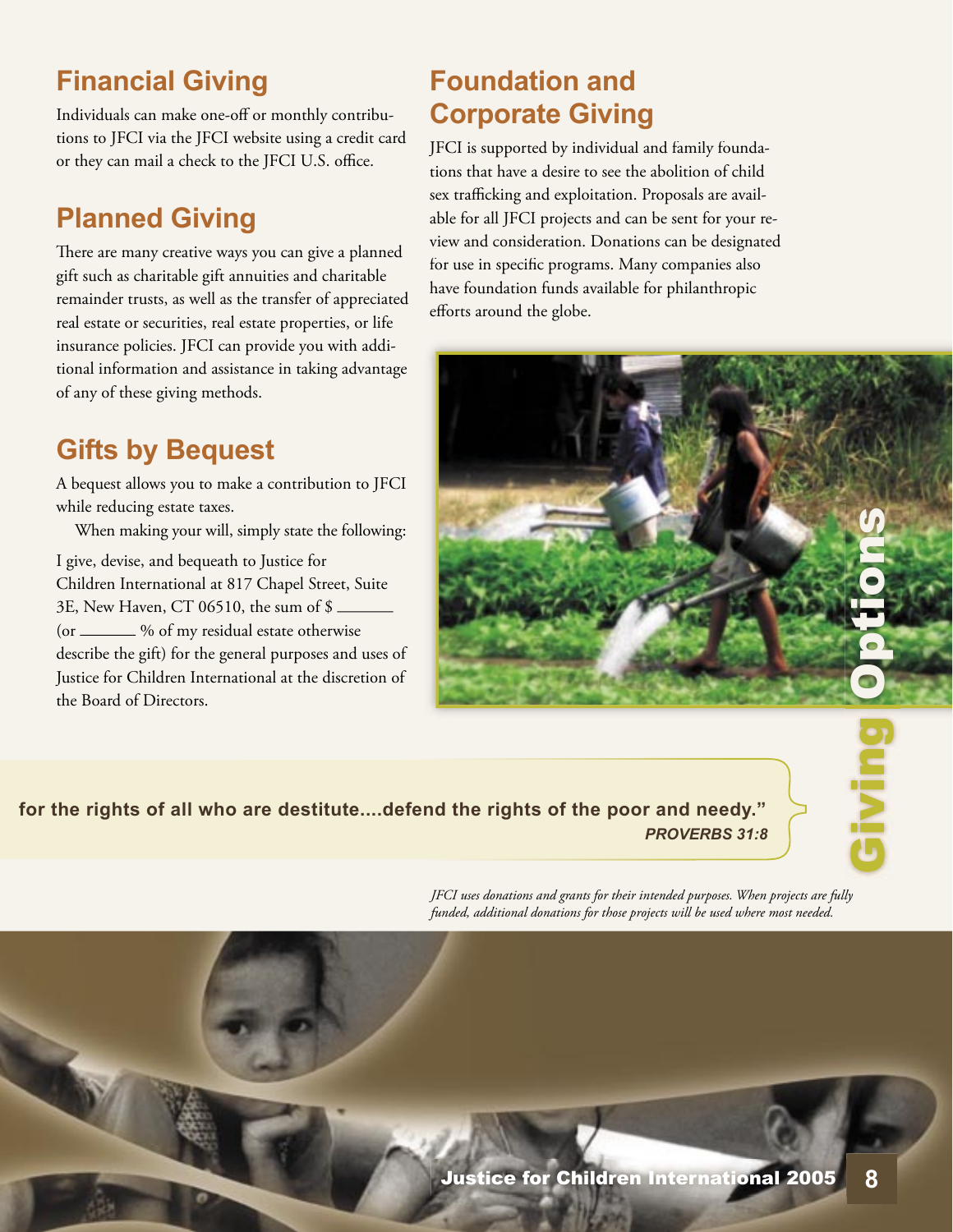**UNLOCK FREEDOM**

JFCI is a founding member of **Stop The Traffik**. This major global coalition works together to help stop the sale of people, to see the traffickers prosecuted and to protect the victims of human trafficking and those vulnerable to this crime.

On March 25, 2007 the Abolition of the Trans-Atlantic slave trade will be remembered in many countries around the world. Stop The Traffik will use this anniversary as a catalyst for an initiative whose goal is to cry for freedom for every human caught in trafficking around the world, with a particular focus on children and young people. The conviction that freedom is a human right drove both black and white abolitionists in the 18th and 19th centuries. That same conviction drives the Stop The Traffik coalition in the 21st century.

200 years ago, William Wilberforce realized the shocking news—Britain's slave trade was a growth

industry, and the backbone of Britain's economy at that time. He was a man whose convictions compelled him to act. That same spirit that whispered in his ear to end the slave trade whispers in our ears today. William Wilberforce was one man who mobilized a swell of voices to speak out against injustice and make a difference that impacted the world.

The abolition of the Slave Trade Act (1807) was achieved by a mass movement, made up of those who were enslaved, anti-slavery campaigners and ordinary members of the public, black, white, male and female.

On March 25, 2007 there will a worldwide shout for change—we will raise our voices so that everyone may hear—we will shout with joy to celebrate the traffic that has already been stopped, and shout the call for the release of every trafficked child. We will fight for those who cannot fight for themselves.

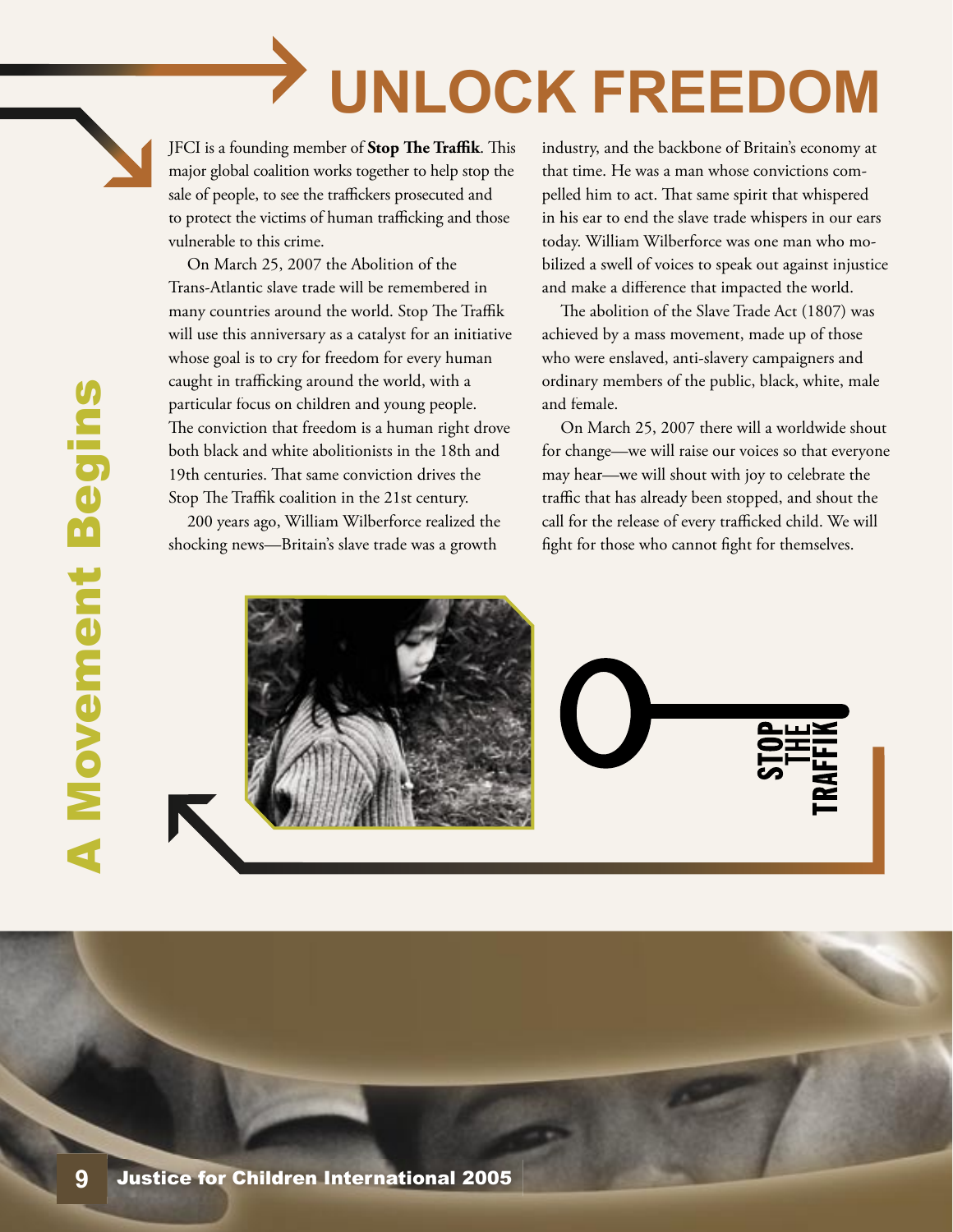**"THE MORE YOU LEARN ABOUT HOW THE MOST INNOCENT AND VULNERABLE AMONG US ARE SAVAGED BY THESE CRIMES, THE MORE IMPOSSIBLE IT BECOMES TO LOOK THE OTHER WAY."**

**—COLIN POWELL, FORMER U.S. SECRETARY OF STATE**